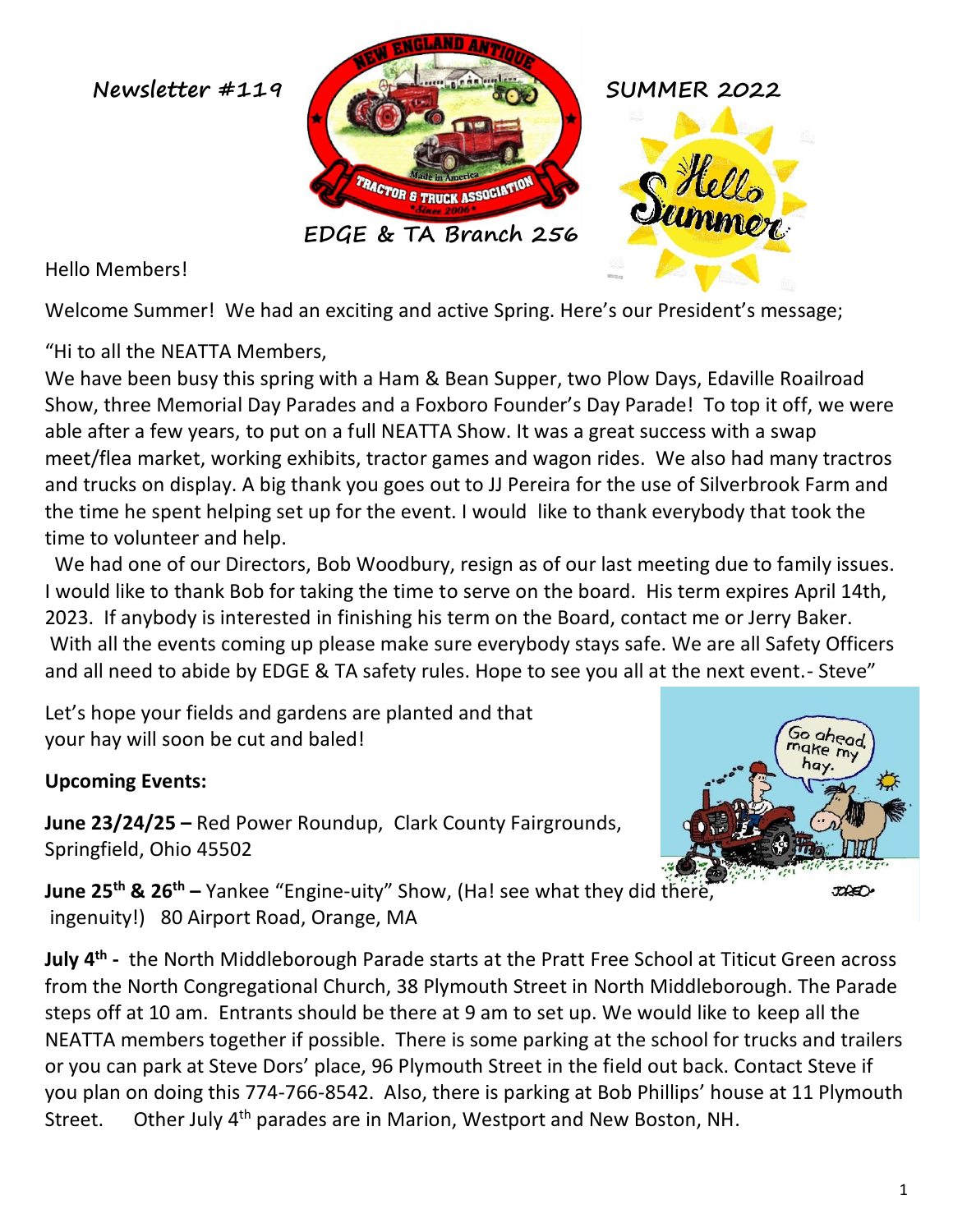**July 13th – 17th -** Westport Fair! Contact Tony Oliveira for more information 508-636-2496

**July 16th & 17th -** Zagray Summer Show, Zagray Farm, Colchester, CT

**July 29th & 30th –** Eliot Antique Tractor & Engine Show, Riatt Farm, 2077 State Road, Eliot, ME (note: no show on Sunday this year)

**August 7 –** Billings Farm, Woodstock, VT tractor show, 8:30 am – 5:00 pm. Preregistration required by July 18. Go to www.Billingsfarm.org or call 802-457-5330

**August 13th –** Power of the Red, IHC Chapter 18 show, Cricket Hill Farm, 1716 Main St, Route 101, Dublin, NH 03444

**August 13th & 14th –** Straw Hollow Engine Show, 100 Cross Street, off Route 70, Boylston, MA

**August 27th & 28th –** Old Farm Days at Musterfield Farm, Route 114 Sutton, NH

**August 28th -** Marshfield Fair! More information is coming! We are listed on their program again this year.

**September 9th , 10th , 11th -** Dublin Gas Engine Show, Route 101, Dublin, NH

**September 17th –** Cranberry Flywheelers Fall Show, Plymouth Airport, Plymouth, MA

**September 24th –** (rain date Sept. 25th) Harvest Festival, Franklin-Metcalf Farm, 142 Abbott Run Valley Road, Cumberland, RI 02864 Call Bev or Jerry for more info. 508-222-7109 Have your stuff in place by 8:30 am. Event runs from 9 am  $-4$  pm.

**September 25<sup>th</sup> –** Daniels Farm, truck & car show and tractor ride, 286 Mendon Street, Blackstone, MA 01504

**October 1st & 2nd –** QVEA, Zagray Farm Museum, Fall Show and Swap meet, Zagray Farm, Route 85, Colchester, CT

**October 15th & 16th –** Waters Farm Fall Festival, 53 Waters Road Sutton, MA

**October 23 ???** date not confirmed, Chartley Halloween Parade, Norton MA

**November 6th –** Dighton Lions Arts Festival, Araujo's Farm, 1522 Williams Street, Dighton, MA.

Please note that not all events and details are listed. More information will be forthcoming in the next newsletter and on our website. Call Steve Dors 774-766-8542 if you have any questions.